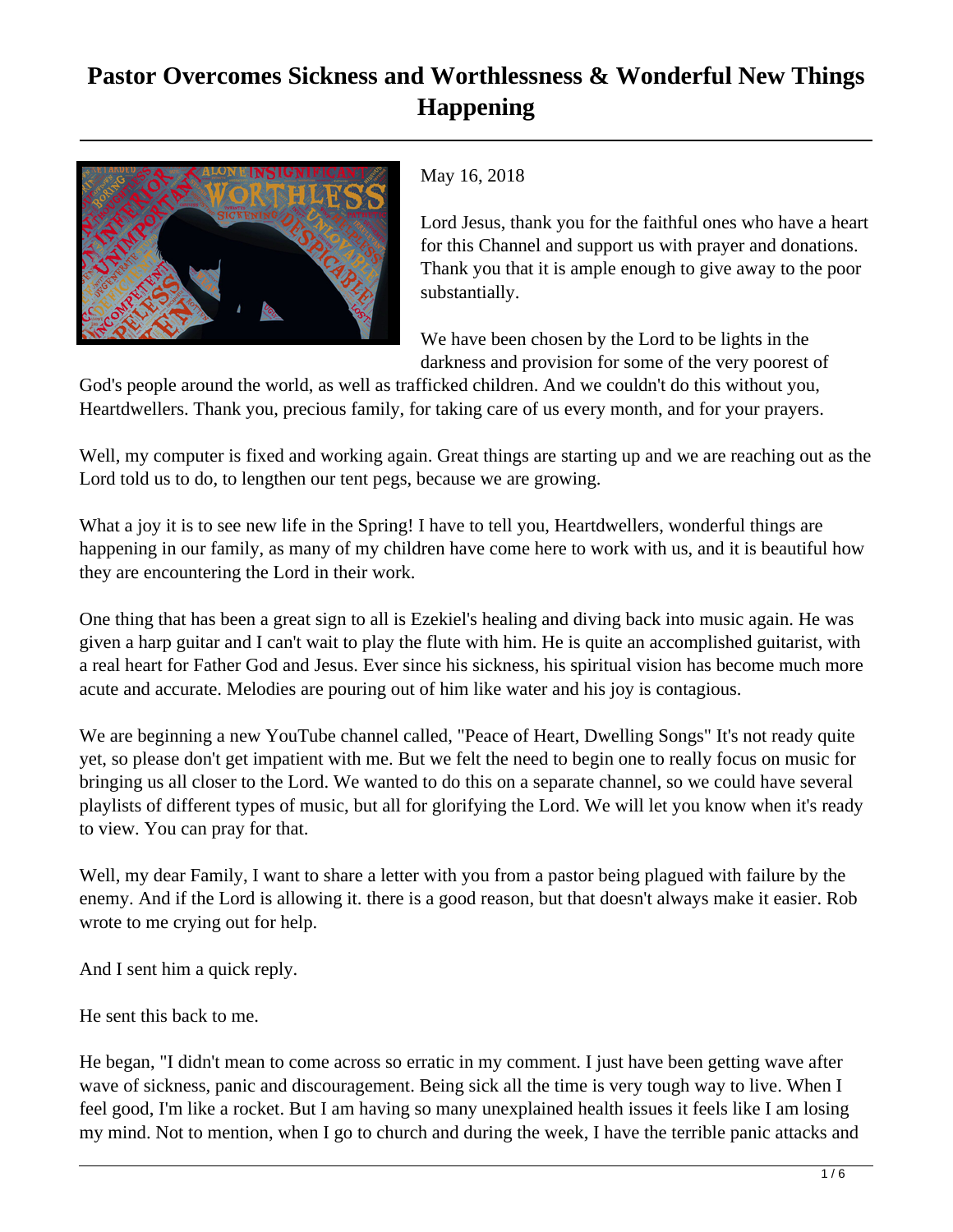my nerves are so shot. I feel every noise and bang like an earthquake."

This is interesting, because this really parallels with what was going on with Ezekiel. And it's definitely been a suffering for the nation in Rob's case. And also, demonic attacks. This is typical. And I've gotta tell you, Heartdwellers. If you're on this Channel, we get prayed against. YOU get prayed against, as well.

So... I like to have you here, but you'd better be strong spiritually. Because you're gonna get hit. This is exactly like the pattern of sicknesses that have hit Ezekiel in many different ways.

He goes on to say, "I feel every noise and bang like an earthquake. I am all my boys have and I'm only 39. But to be honest, some nights I wonder if I will die in my sleep. I know it has to be demonic..."

Yep. That's right.

"...it's just not natural sickness. Not just the multiple panic attacks and the deep loneliness, but monumental stress that is taking its toll.

"Also, there's the physical side. My body on the inside heats up and my hands feel like fire on my palms. I get pressure in my head and I have been having migraines weekly. I have also been having dreams that the doctor is telling me I am going to die. That I have terminal cancer."

I just want to take a moment here and mention that my daughter--my little grandson--was getting very, very sick. And we couldn't explain what it was. And her guardian angel told her that it was in his bedroom. So, she went in the bedroom and looked high and low. She couldn't figure out what it was. And she came back and said, "Please tell me. What is it?"

And he told her, "Lift up your bed. Life up your boy's bed."

So, she went and lifted it up. Underneath that bed was a huge spot of mold. And she had looked under that bed several times. But she'd never noticed the mold. When she cleaned it up, his migraines and unexplained fevers stopped.

So, that's definitely something to watch out for. Not only is it a spiritual attack, but they can be using something like mold. So, we want to watch out for that, as well.

When he talks about losing his mind, yeah. That's another thing the enemy wants to do. He definitely wants us to feel like we're losing our minds.

"More than once, the dreams were vivid. And I use the binding prayer. But I'm terrified of dying and going to Hell. I am terrified of something happening to my boys, or me not being around to take care of them. I am just buckling under the pressure. Feeling this way makes me feel so angry and irritable all the time, and my quality of life is so bad, it's effecting my boys and they deserve better than a sickly, irritable, angry dad.

"I have come a long way's with the Lord, but I struggle with loneliness and sometimes I fall with selfpleasure. It is so hard to go full steam ahead for the Lord when I can't hear Him or spend time with Him and I am ashamed all the time--so I avoid rhemas most of the time, as well.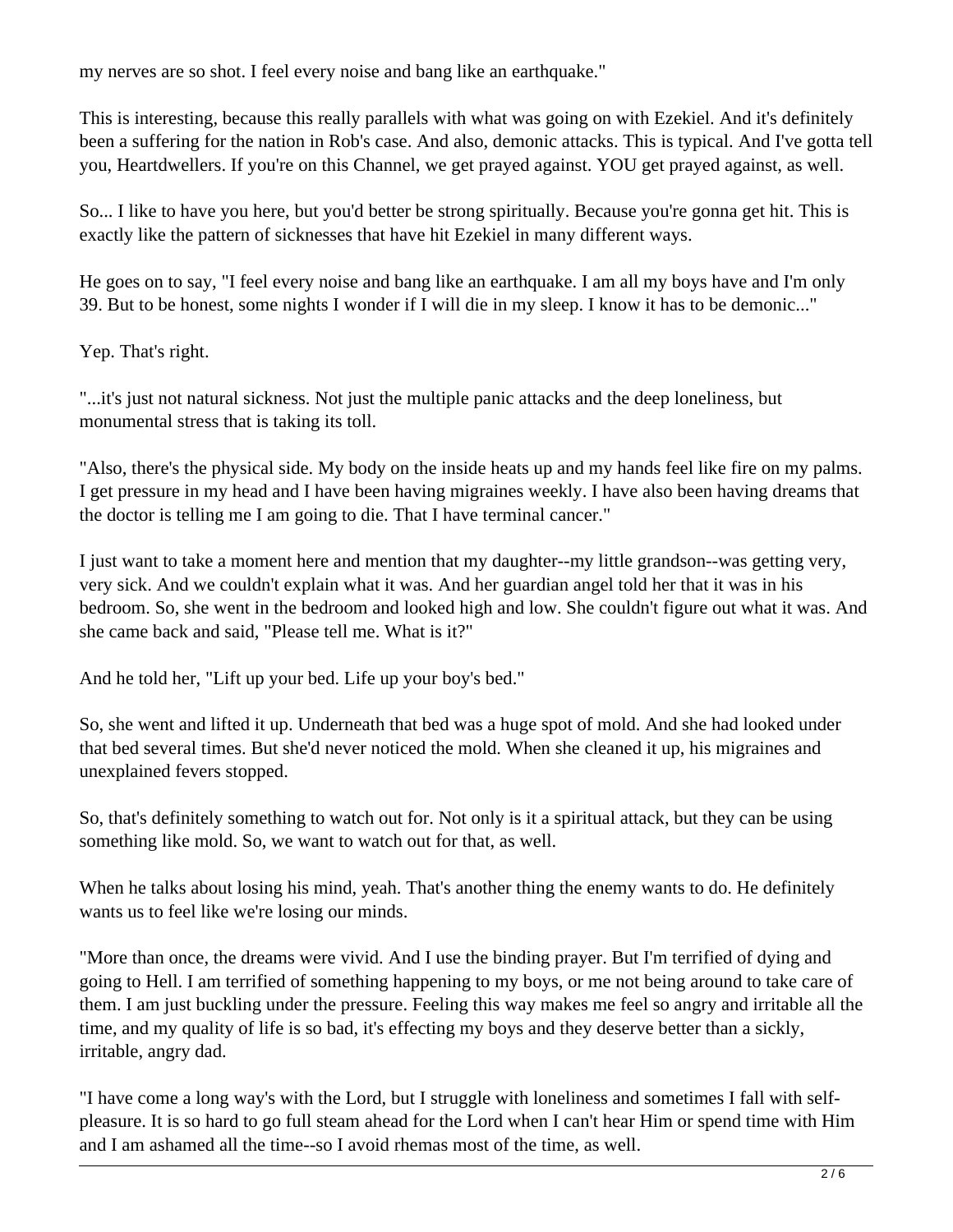"I am so scared of the doctor that I don't even want to go anymore. It's been 2 years. Lastly, I have been having lung issues. It started 2 days ago and it's like they are really burning, so I've been panicking. I asked for help, because I get so scared and don't want to die.

"I hate to bother you, but I been listening for 3 years almost now and I don't know what else to do.

"Well, I know this was an extremely long reply, but if I could stop panicking and feel better, I could accomplish so much more for the Kingdom. Plus, I need the Lord close and I am sure He is done with me.

"Well, thank you for the email. It made this terrible day a bit better. Please tell Jesus I love Him and I'm sorry I failed Him."

Wow. This is such a typical thing that's going on with him. People feeling like the Lord is 'done' with them. Oh, I know that one! I've been struggling with that recently. The condemnation is just so heavy on this soul. And there's just pounds of it being released on people. Everywhere. A wave of condemnation is sweeping across the world, and it's bringing people down. To the point where they feel alienated from the Lord.

Nothing could be further from the Truth. As I address this, I explain to him what I see happening. The other thing that he's saying, "I could accomplish so much more for the Kingdom if I were well."

Yeah... That's NOT the economy of Suffering. You have no idea what things were accomplished while you were suffering. I know that the Lord told Ezekiel that he was doing more for Him, and more for the Kingdom when he was sick than he'd done in his entire life in good health! So, that's pretty amazing.

So, I answered him, and I said: First of all, the Lord IS NOT DONE WITH YOU!! Second of all, He only gives these kinds of trials to his favorite servants. There is no explanation for this in 'normal' Christianity. You're going to have to go deeper.

First, I would read John Ramirez' book "Unmasking the Devil" and also "Armed and Dangerous". These two books have prayers for you to use against the demons. John knows his stuff and loves the Lord with all His heart.

But He's calling you deeper, Rob. You wouldn't be getting this kind of resistance if you were not a threat. You've been raised like most Christians, to think that God is displeased with you. LIE. LIE. LIE!

He stands at your right hand and cries over what you are suffering. He wants to help, to calm and love you, to restore you, to assure you and to use you. He is allowing trials right now, but they will come to an end at the appointed time.

All you can do is submit to them humbly and tell Him, "I love you, Jesus. If this is the cross You need me to carry, please give me the grace to do it. Please...." He loves this kind of submission to all He allows in your life.

I don't know who you are suffering for. (Except definitely the Nation. Your boys, your church. But God is using it to release more and more graces in the lives of others. The hardest part is loving and dying to oneself when we don't even know if we are bearing fruit.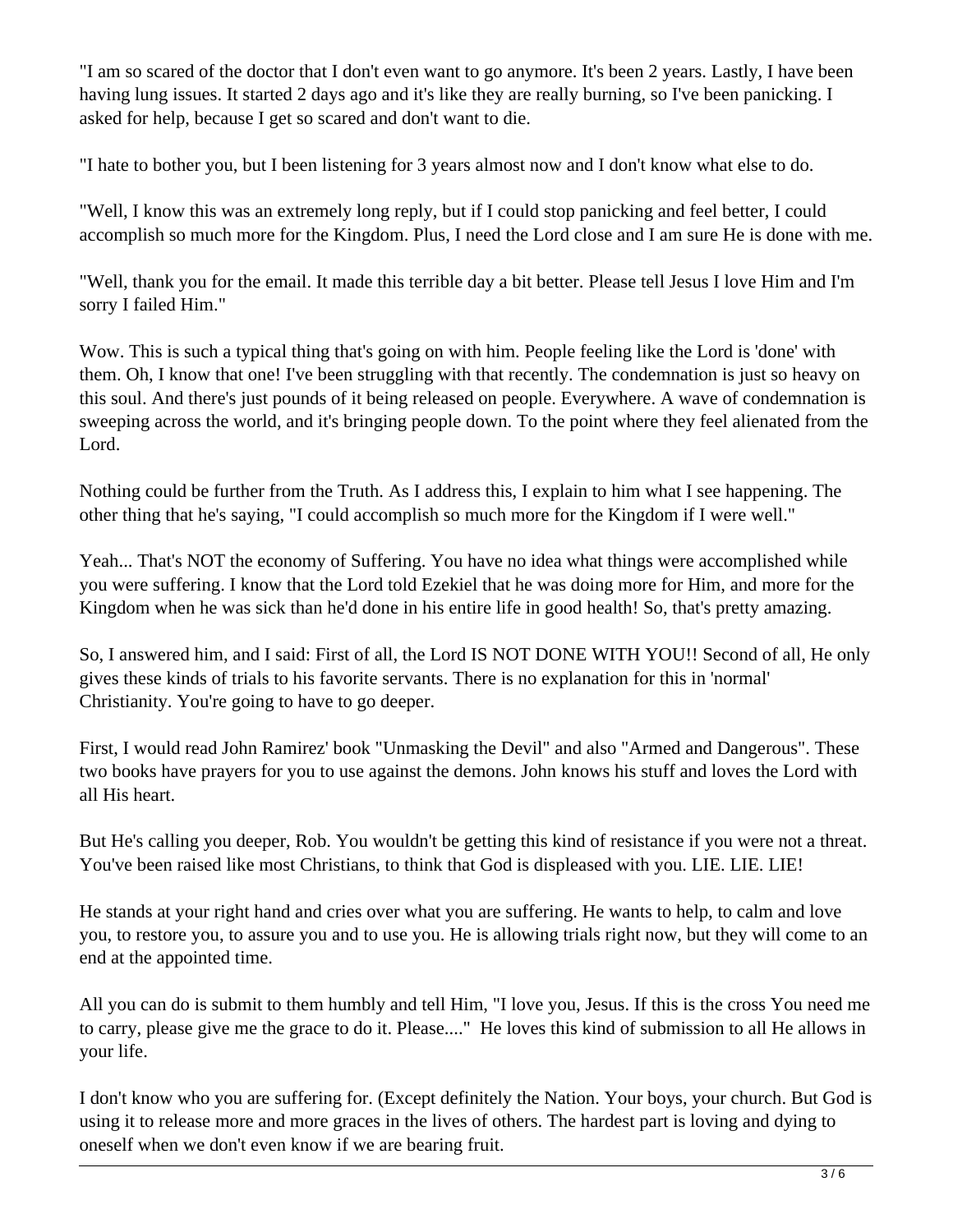(Boy, that IS rough!)

He promised that He will not allow you to be tried beyond your capacity to resist; that He will provide a way out. Right now, you may also be sharing and carrying Simon's Cross for America. Everything is SO critical for our nation! He needs every intercessor to carry a very heavy cross as a fast offering to reform this nation.

Whoever you are praying for is also getting gains from these trials. One thing John says is that Satan tries to strip you of your identity, so you will lose your destiny. If your destiny is to be a pastor, he will try to take it away from you.

The Lord may be calling you to teach your congregation to be transparent, by example. I know for one thing He is cleaning out any pride or vainglory by putting you so far down you can barely get up. He always cleans out His vessels unto honor before He fills them with the choicest wines. Pastors feel best when the status quo is not rocked. But that can spiritually stagnate the growth--true, spiritual growth--of your church.

One reason people love our Channel is they see themselves in my foolishness and then they see how much God loves me anyway. That's why I told you at the start: THE LORD IS NOT DONE WITH YOU. But He IS preparing you for new levels. He's cleaning out the old residue and bringing you down to the rock bottom, so He can raise you up and fill you with the finest wine.

And that point, I asked the Lord: Do You have a word for him, Jesus?

Jesus began, *"Hold on for dear life, My Son. Hold on to Me with all you have. This will not go on forever. I am indeed cleaning out the old to make room for the new. Submit to the indignancy of these trials with FAITH that I have allowed them for your spiritual growth. Do not be ashamed to share your struggles with those you pastor. They need to be jarred out of complacent Christianity and get real. The devil is fighting for keeps, and what you go through, your flock will also go through. So, you are paving the way. And as you handle your trials, so too will they handle theirs.*

*"I am asking you to lead, not by being crushed into oblivion--but by being honest about the attacks and rising above them with FAITH that I am with you and will not allow you to be tried beyond your capacity. You do not know your capacity until you reach your end. And since I am continually supporting you, there is always a safety net under your 'end.'*

*"Rise up and know that I am with you. Draw your trusted prayer warriors together and be honest with them. Have them hold you up in prayer and fasting and DO NOT, UNDER ANY CIRCUMSTANCES, RECEIVE A WORD THAT I AM DISPLEASED WITH YOU. LIE. LIE. LIE. I am highly pleased with you, and therefore I am preparing you for the next level of ministry. But first, the old leaven must come out. And for that, there is much humbling.* 

*"I am not upset with your falls. Rather, I forgive you and hold you by your right hand to help you get up again. People who think this is chastisement are misunderstanding My ways. Rather, I am pruning you, so you may bring forth more fruit."*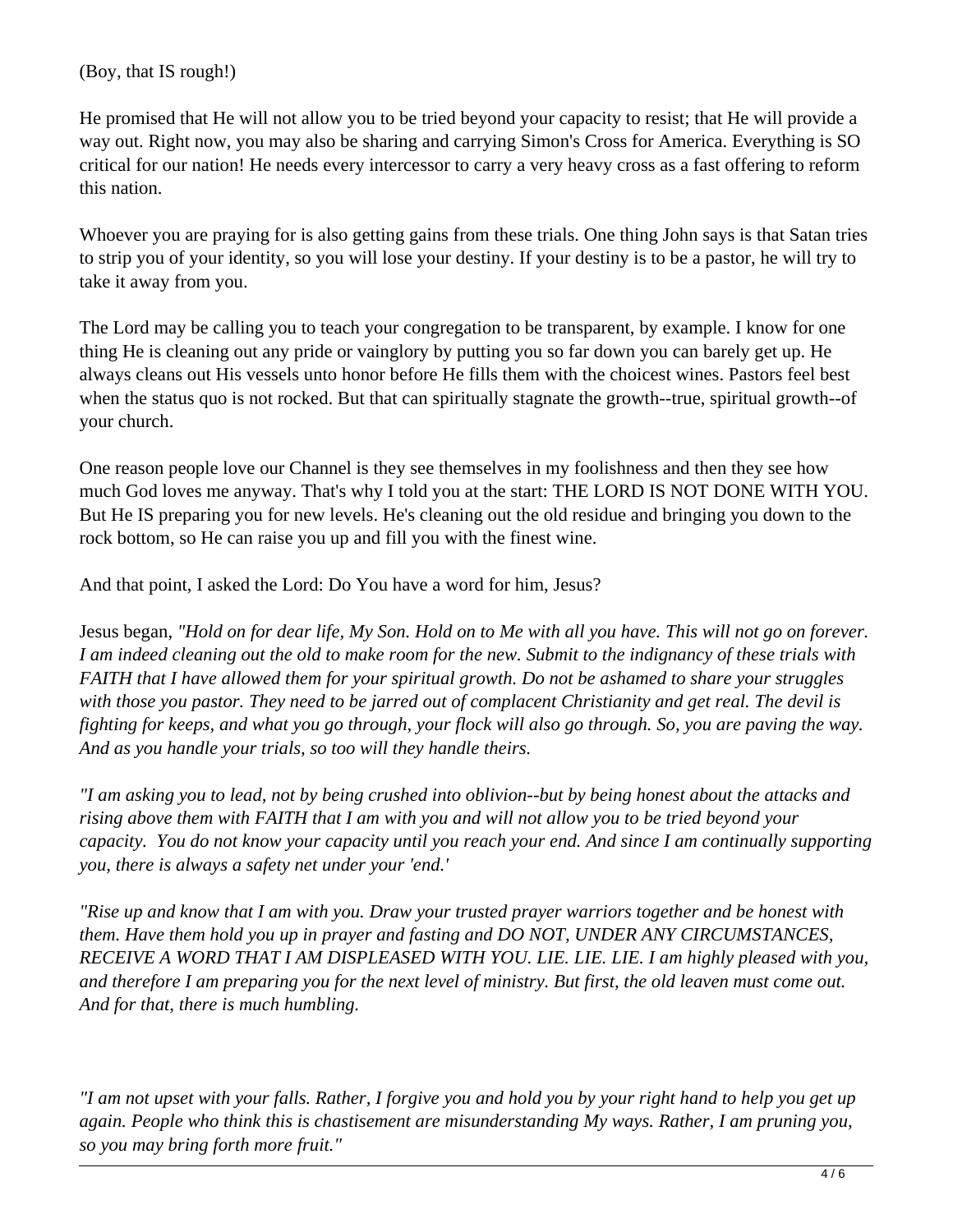And that was the end of His message to Rob.

And I want to mention here, too. The devils give you all kinds of lying symptoms, to make you think you have a terrible disease. They want you to go into agreement with that, so they can plant it in your body. So, you have to resist that with everything you have, and call those lying symptoms OUT. And not fall for them. Because that's what they're trying to do. Even through the nightmares, they are trying to get you to agree that you're very, very sick, to open the door for sickness.

Also, Rob, so many are going through--this just like Ezekiel. And I have shared openly on our Channel all about that. And they have nothing but more love and compassion for me, and relate to what I am suffering in their own sufferings.

I highly recommend that you listen to Kari Jobe's song: "Here" & "It's all about You" by Charlotte Laystrom. "Oh, Daddy God" by Dominic Chin. And "Prevail" by Freddy Haylor. "Save Me" by Gateway. Another Gateway song, "You Are For Me". That's a wonderful song by Kari Jobe. "All He Says I Am" by Cody Carnes. And "Empty Fears" by me. It's on my playlist: Clare's Music on YouTube.

These songs will minister to you, sweetheart. Let me know how you are doing.

Also, if there is any--and I mean ANY--tiny speck of judgment or unforgiveness against anyone: ministers on the net, your dad, your congregation. ANYONE. RENOUNCE IT!! Repent for any judgment and renounce it. Keep your ears open to Holy Spirit in case He needs to get your attention. Sometimes we open doors for demons by judgment or a critical spirit.

We will all be praying for you dearest. Love, Clare.

Well, I sent that out and the next day I got a beautiful reply from him. It started out:

## "PRAISE THE LORD!!!!!

"Thank you soooooo much for what you did on my behalf. Not only did the Lord renew my strength and HEAL MY BODY INSTANTLY. He broke the chains of worthlessness that have plagued and tormented me all my life. I am so honored and grateful for what you did for me."

Sweetheart, I didn't do anything but just give you what the Lord gave me. So, ALL the gratitude goes to Him for sure!

He continued, "And I am not alone. Not only is Jesus with me in a major way, all the people that prayed for me truly made me feel not alone anymore. I am so thankful, and sobbed as I read every word. I am so happy, it's indescribable. I know there will be other trials and suffering, but I have truly found my Jesus. I want to tell you that.

"Please tell everyone that the Lord has intervened. God Bless You and I pray for you and Carol and Ezekiel and the Heartdwellers and Sherry. I love you all so much. Rob."

That's a beautiful letter. And he's so welcome. And it all comes from the Lord. And I'm continually amazed how the Lord uses my ashes to turn things beautiful! It's so amazing.